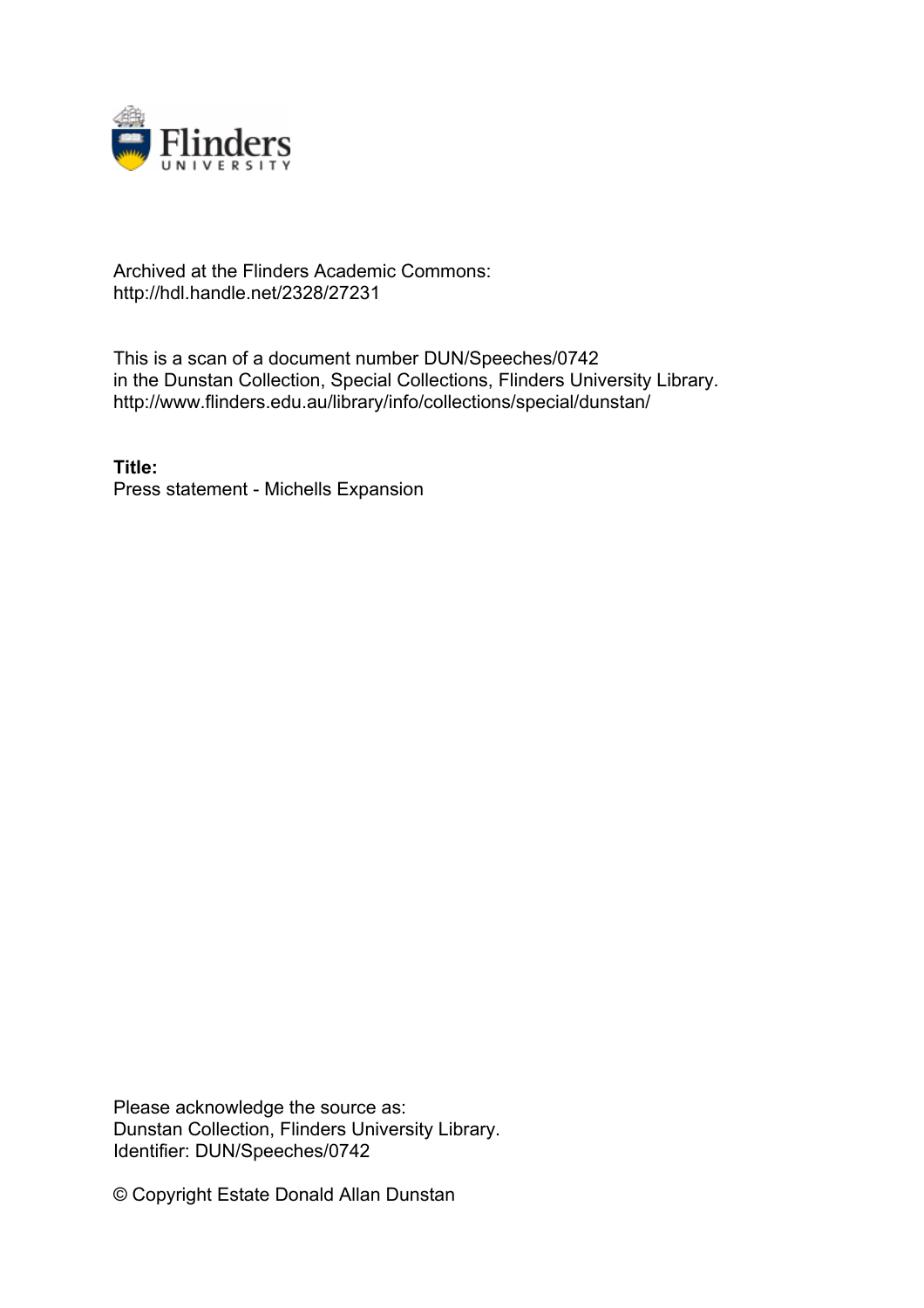EMBARGOED UNTIL 11.45 a.m./pm.  $4.3.7$ 

## PRESS STATEMENT.

FROM: THE PREMIER (MR. DUNSTAN) SUBJECT: MICHELLS Pr.D. 27/71 4/3/71

Australia's largest manufacturer of wooltops, G.H. Michell & Sons Pty. Ltd. of Adelaide, is about to embark on a multimillion dollar development program to relocate its South Australian wool processing operations at Salisbury South. Announcing the Company's plans today, the Premier (Mr. Dunstan) said that when the program was completed by mid-1973 it would give South Australia the most modern mechanised wool processing plant in Australia.

The Company, which last year celebrated its centenary, has been established in the Hindmarsh district since the 1890's. Its new SA complex will be on a 30-acre site on the Main North Road at Salisbury South.

Mr. Dunstan said the Housing Trust of South Australia would provide the land and erect the buildings as part of its program to encourage greater industrial development in this State.

"The factory will cost about \$2.5m. and will be leased to the company on a 15 year term, while the total investment will be more than \$5m."

The decision by Michell and Sons to embark on such an ambitious program at this time underlined the company's confidence in the future of the wool industry.

With processing plants in four States, the company produces wooltops for world-wide markets, and is a major exporter of greasy, scoured and carbonised wools. It is also a large supplier to Australian wool textile mills.

The Company produces approximately 70 per cent of wooltops exported annually from Australia, and about 40 per cent of all tops made in this country.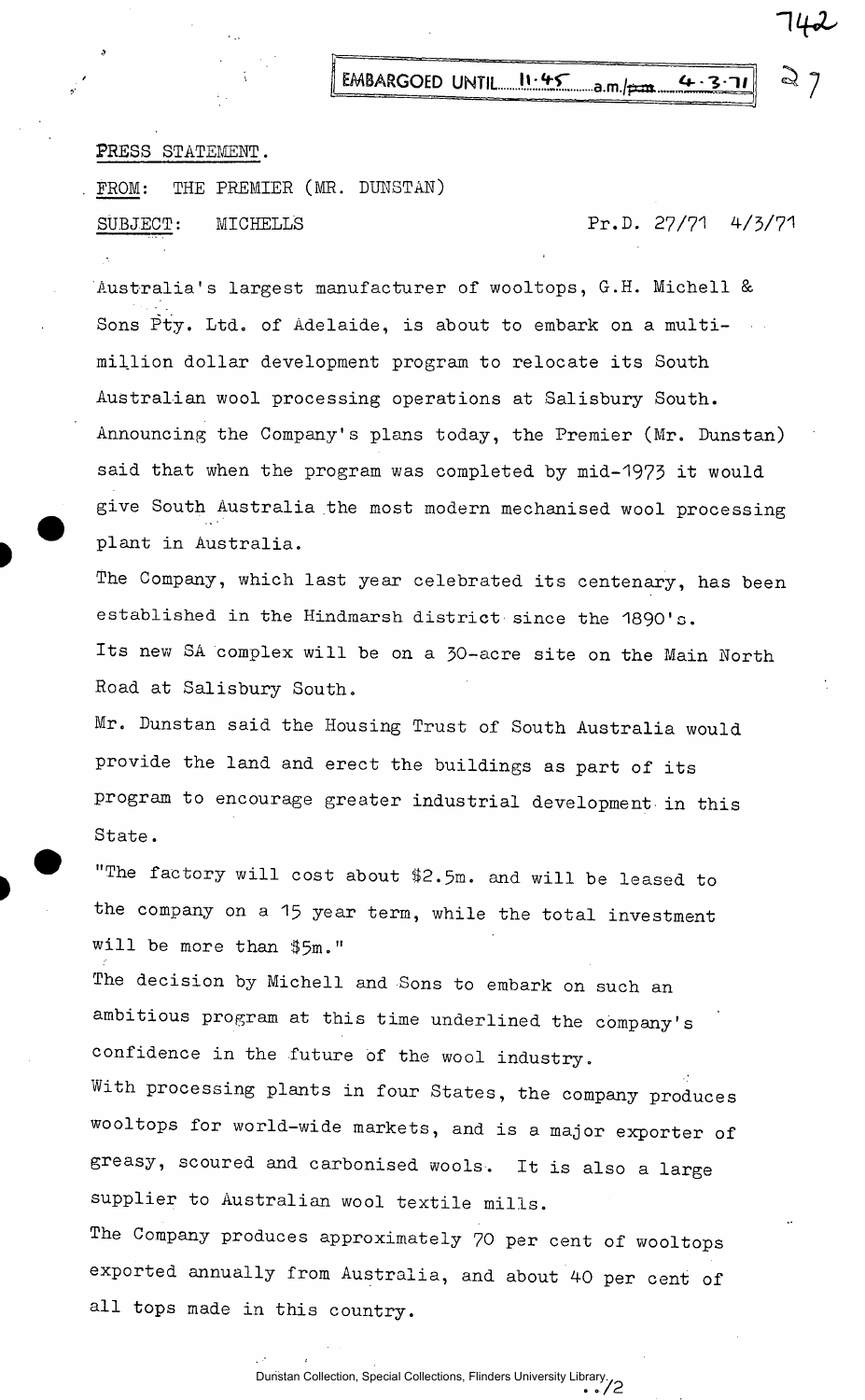Mr. Dunstan said the Company also contributed strongly to the State's economy as it handled all types of wools produced in South Australia and annually processed more than 10 per cent of the wool grown in the State.

The Premier pointed out that the opening of the new plant should assist woolgrowers in South Australia.

the setting concernant and the Amazon con-**(大会) (中) 不必要)** . .. .. The additional processing potential means greater value to South Australia's industrial output for instead of being shipped from our ports in greasy form, the wool will be processed - bringing with it better returns to the grower and employment for the State", he said.

The new processing plant and administrative office will be located at the corner of Main North Road and Nylex Avenue, Salisbury South, and the site will allow for future expansion. The move will consolidate the Company's SA wool scouring, carbonising and combing operations under one roof. The Premier said that while Michell felt confident that its present employees at Hindmarsh would continue with the Company, the move to Salisbury South would ultimately provide additional employment opportunities for people living in the Elizabeth-Salisbury district.

The Chairman of G.H. Michell & Sons, Mr. R.J. Michell, said it was hoped that building of the new plant would commence about August, and that the first section to move, the carbonising plant, would be in operation at Salisbury South by early 1972. Other wool processing and administrative operations would then be progressively transferred to the new plant during 1972.

 $2.$ 

 $\cdot$ /3